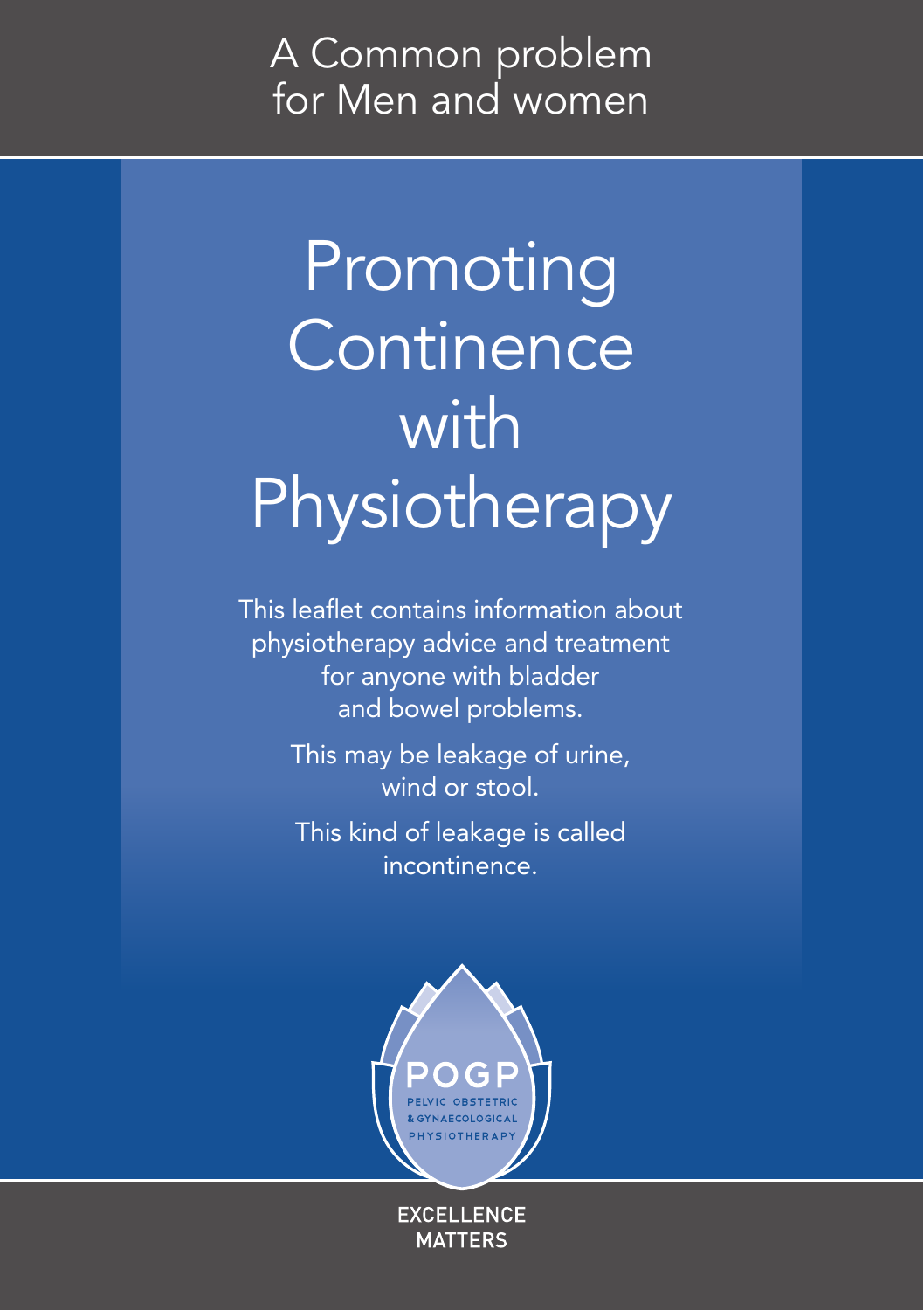### Incontinence is a common problem

Incontinence can happen at any age, and many people have a problem at some time in their lives. Most people with incontinence can be helped by physiotherapy. A specialist continence physiotherapist will help you to understand and manage your problem.

Incontinence can have many causes. Your specialist physiotherapist will talk to you about your incontinence. Together, you can decide on the best treatment.

#### Getting help

If you have any difficulty following the advice or exercises in this booklet, or find that your symptoms are not improving, ask to be referred, or if available, refer yourself to a physiotherapist with experience in treating women with pelvic and pelvic floor muscle problems. He or she will be able to assess you and offer specific treatments/alternatives that are suitable for your needs.

> To find your nearest specialist physiotherapist visit: pogp.csp.org.ukk

Further advice and information booklets are also available from pogp.csp.org.uk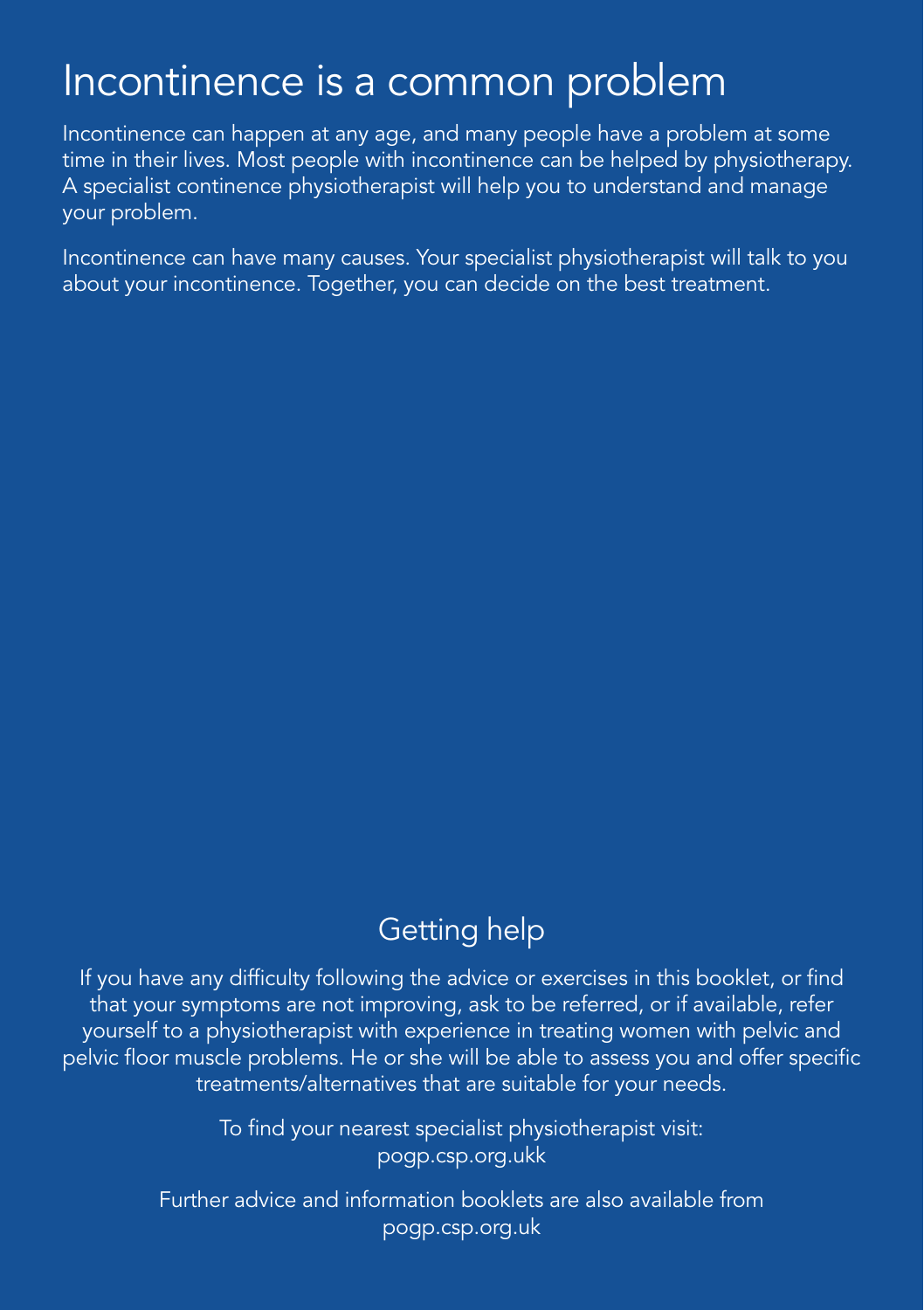# Different types of leakage

#### Stress incontinence

The most common type of leakage is stress incontinence. It is caused by a physical stress on your bladder that makes you leak. It often happens when you cough, sneeze or exercise. One of the causes of stress leakage is poor control of already weak pelvic floor muscles. Other problems, such as constipation, reduced fitness resulting in reduced muscle bulk, a persistent cough, surgery or being overweight may make it worse.

#### Urge Incontinence

Urgency is the sudden desire to go to the toilet immediately. If you leak on the way to the toilet, this is called urinary urge incontinence. There are several reasons why this happens - drinking fluids that irritate the bladder, such as fizzy drinks, caffeine or citrus, or because you are not drinking enough fluid through the day. It can also be a result of lost or reduced control of the bladder muscle. Urge incontinence can sometimes be caused by another medical problem, such as multiple sclerosis or a stroke.

#### Mixed Incontinence

If you have a combination of the above, then you are said to have mixed incontinence. Your specialist physiotherapist will help you to overcome your need to rush to the toilet while also helping you to get back control of your pelvic floor muscles.

#### Anal Incontinence

This is leakage of stool (faeces) or difficulty with controlling wind. It may be caused by muscle weakness around the anus (back passage).

# Physiotherapy assessment

At your first appointment with your specialist physiotherapist, it is important to find out about you, your lifestyle, any surgery you may have had and any other existing medical problems you have. You will be asked detailed questions about your problem so that your therapist can understand your condition before you start your treatment. This assessment may take up to an hour.

Specialist physiotherapists understand how pelvic floor muscles work, and how they contribute to the control of your bladder and bowel. To assess these muscles, it is helpful to do an internal examination to assess how strong these muscles are and what problems you may have.

This procedure will be explained to you, and you will be asked to give your consent for the examination. Afterwards, the results of your examination will be discussed with you, and you will set an individual plan of treatment together.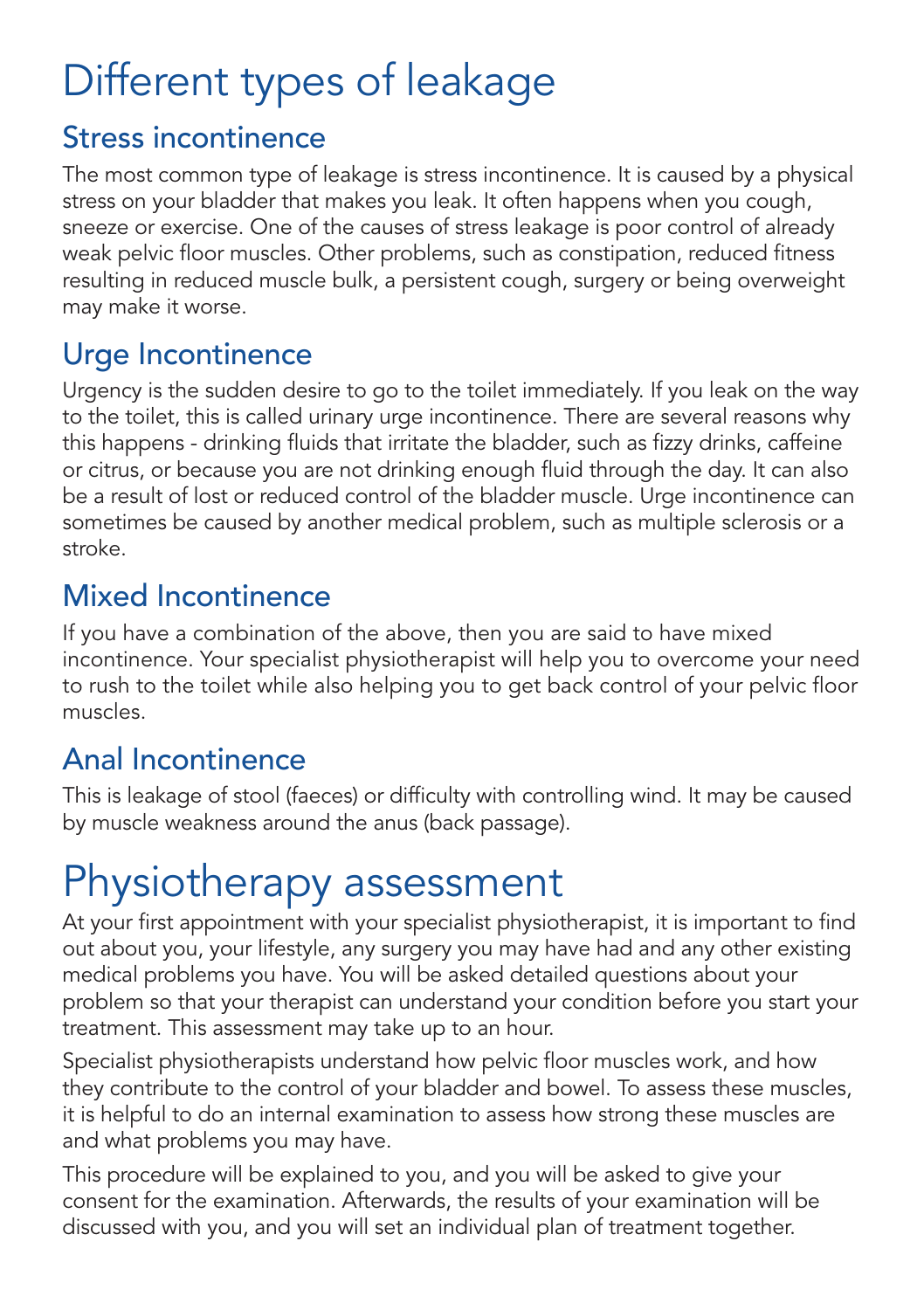Some specialist physiotherapists also use ultrasound scanning to assess your pelvic floor muscles, and this may be part of your initial assessment as well.

# Physiotherapy treatment

#### Pelvic floor exercises

Your pelvic floor muscles contribute to bladder and bowel control, sexual responses, pelvic organ support (prevention of prolapse), and support of your pelvis and lower back. Physiotherapy treatments can help to reduce your leakage problem. Even if you already do pelvic floor muscle exercises, and have strong pelvic floor muscles, you may not be using them at the right time, or in the right way to prevent leakage. Your physiotherapist will give you a programme designed especially for you.

It can take 3 months or longer to improve the function of your pelvic floor muscles; however, your leakage and symptoms may start to get better before that. It is very important to exercise these muscles regularly.

#### Electrical Stimulation

If you have difficulty working your pelvic floor muscles, or you experience urgency and urge incontinence, you may benefit from electrical stimulation. This treatment is safe, and should not be painful or uncomfortable.

If used for stress incontinence, a small electrical current is passed through your pelvic floor muscles to help you tighten them, and you exercise with the machine to help retrain the muscles.

If the treatment is used for urgency and urge incontinence, the machine will be programmed to calm down the inappropriate sensations you are getting, and you may not feel your muscles tightening.

You can purchase units for home use, but always discuss with your therapist whether this will be of benefit for you.

#### Biofeedback

This treatment often involves using special equipment, which gives you information (feedback) about how well your muscles are working. Your specialist physiotherapist may offer biofeedback treatment to you, if appropriate, in the form of ultrasound, a biofeedback unit, cones, weights or electromyography - see the sections below for more details. Alternatively, you may gain enough biofeedback from your physiotherapist through verbal advice and information given during and following an examination to enable specific changes in muscle activation to be made.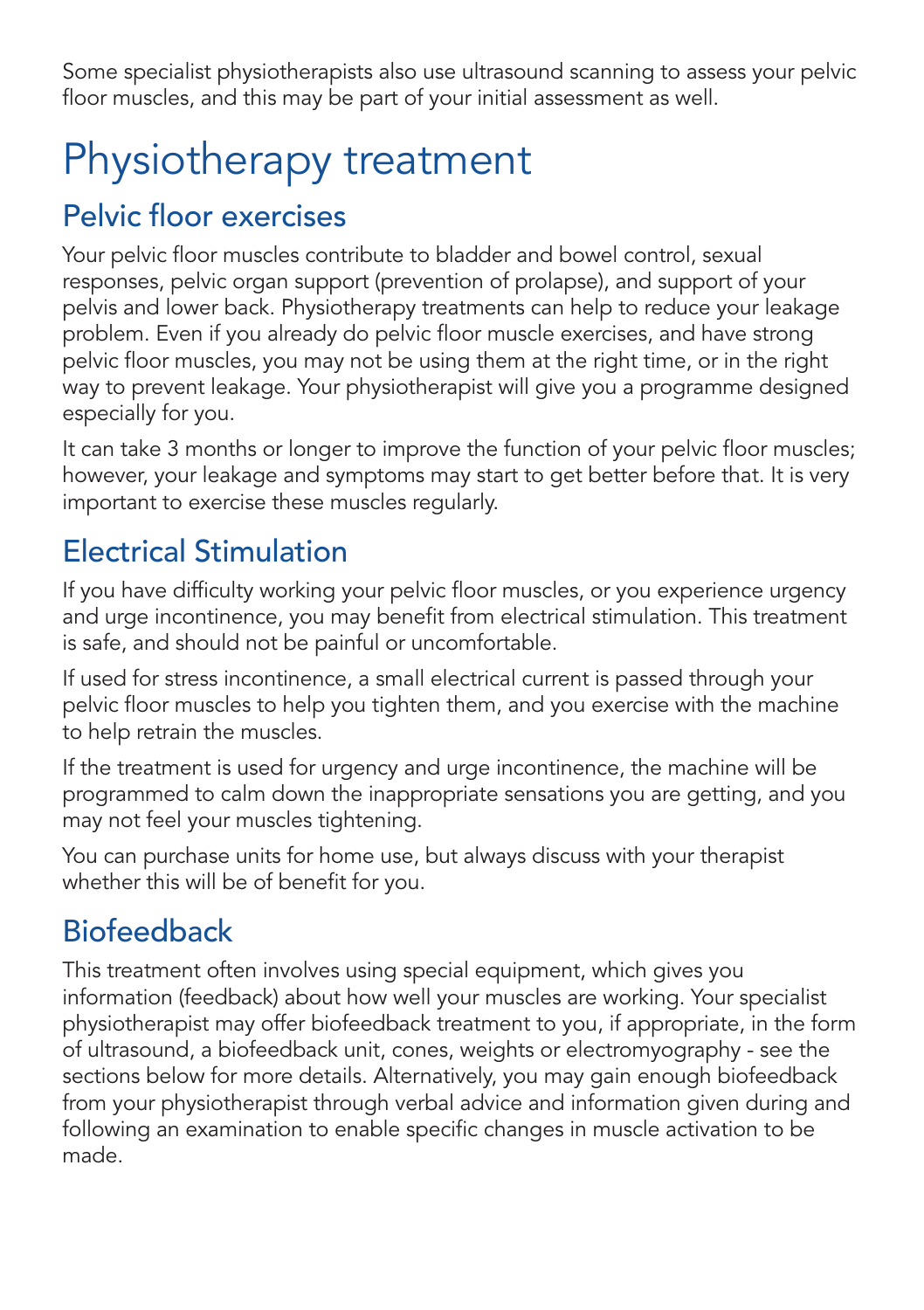#### **Ultrasound**

Your clinician may use ultrasound over your perineum during your assessment and ongoing treatment to help you visualise your pelvic floor working (or overworking). This can be used as a form of biofeedback.

#### Cones or vaginal weight /pelvic floor muscle exercisers

Vaginal cones/weights are inserted into the vagina (like a tampon) to help exercise your pelvic floor muscles. You can hold them in while you do other things, such as light housework. Your physiotherapist can help you to make sure that you are using them in the best possible way. You should always follow the instructions that come with the device unless you have been advised otherwise by your specialist physiotherapist. They may not be suitable for every woman, and you should discuss this with your therapist. They are not designed to be used by men.

#### Drinking Habits

You may receive advice on how much and what type of drinks to have, as well as ways to control urgency and prevent leakage. You may also be given lifestyle and dietary advice.

#### Bladder Diary

You may be asked to fill in a bladder diary for a few days. This asks you to measure how much you drink and how much urine you pass, as well as the number of times you have a leak through the day. This information helps your specialist physiotherapist to understand how your bladder is working, and she can give you advice to help improve your symptoms.

#### Training your bladder

Bladder retraining will help to reduce frequency, urgency and urge incontinence. Your specialist physiotherapist can teach you how to control the sudden overwhelming urge to pass urine, stop you rushing to the toilet immediately and take control of your bladder.

#### **Constipation**

Straining to open your bowels may stretch the supporting structures within your pelvic floor and weaken the structures. This may aggravate your urinary symptoms and stretch your pelvic floor. You may be given advice about your diet to help with symptoms, and be given tips on how to empty your bowels more effectively.

#### **Motivation**

Research shows that, if you are motivated, your treatment will be more successful. This means that you should agree your treatment programme with your specialist physiotherapist, and decide to practise the exercises regularly at home. You should also follow any extra advice you are given.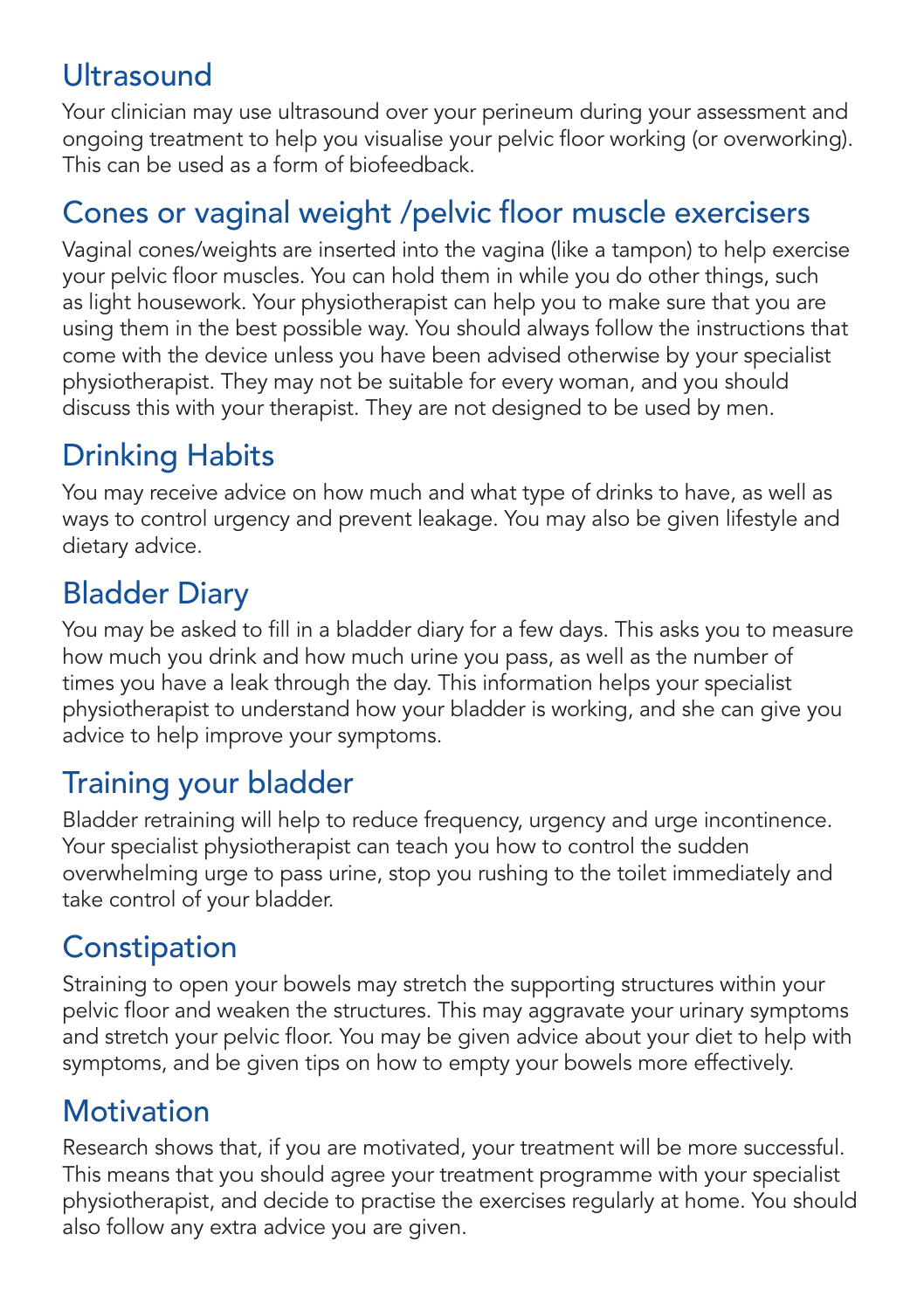### Apps

There are various apps available online that can be uploaded on to your phone or tablet. Your personalised training programme (suggested by your physiotherapist) can be added to it, and reminders can be set to help you complete your exercises to maximise your pelvic floor strengthening programme.

### **Weight**

Being overweight puts an extra strain on your pelvic floor muscles. Your leakage may improve if you lose weight.

### Lifting

Heavy lifting also puts a strain on your pelvic floor muscles. Try to avoid heavy or repetitive lifting whenever you can. With any lifting, try to tighten your pelvic floor muscles before and during the lift, and don't hold your breath.

#### Exercise

High-impact exercise puts pressure on your pelvic floor muscles. This may aggravate your leakage too. Sit-ups, if done incorrectly, can make you leak, and will put extra strain on your pelvic floor muscles. Correct use of your 'core' muscles may improve the working of your pelvic floor muscles. Your specialist physiotherapist can advise you on the right activities for you.

#### Smoking

Telephone the NHS helpline: Smokefree 0800 0224332 www.nhs.uk/smokefree

# Helpful advice

Simple tricks can make it so much easier for you to prepare to empty your bladder or bowel:

- Drink 1.5-2 litres of fluid a day (urine should be pale in colour).
- Avoid caffeine (i.e. tea, coffee and energy drinks).
- Avoid fizzy drinks.
- Avoid artificial sweeteners.
- Avoid constipation.
- Aim for a healthy weight for your height.
- Avoid heavy lifting or high-impact exercise.
- Quit smoking (see advice on leaflet).